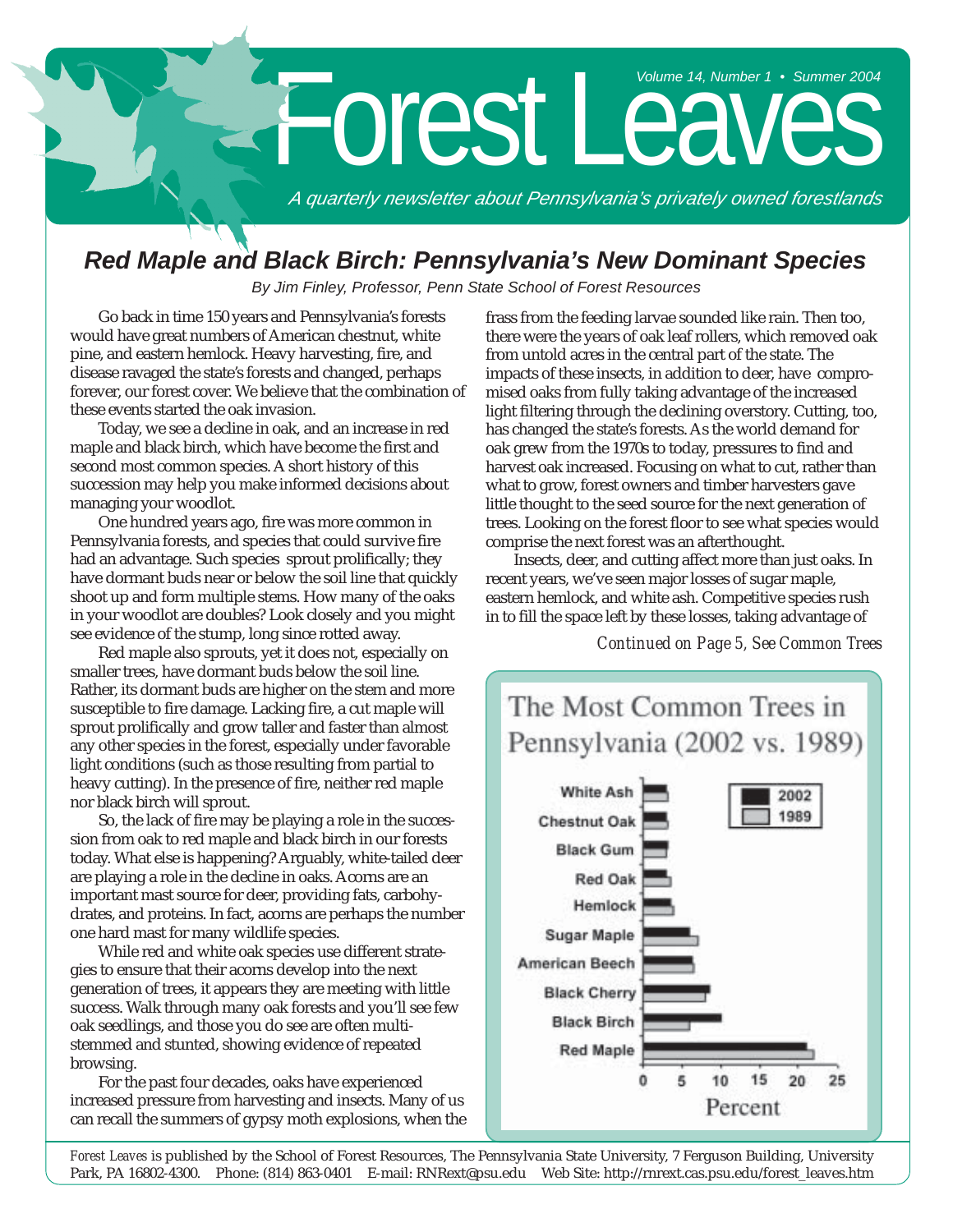## **Land Management After FLEP**

By Gary Gilmore, Pennsylvania Tree Farm Chair

"This is stupid," I thought as the mattock penetrated the ground and I planted another seedling. Two years ago I planted this same area with a thousand larch trees and only eight survived. Now I am replanting the area. This recently purchased land includes a strip-mined site now covered in heavy grass. My plan is to reforest this hilltop. What type of rational person would expend the energy, time, and money to plant trees when the fiscal pay off will be zero or less?

Herein lies the dilemma of forestry, especially in Pennsylvania. As Tree Farmers, we are dealing with a long-term crop with short-term ownership. My planting projects were partially paid for by money available through the Forestry Incentive Program (FIP) and most recently with the Forest Land Enhancement Program (FLEP) program. This financial help enabled me to plant more acres than I would have on my own.

 The FIP program was discontinued two years ago and replaced with the FLEP program. The FLEP program was to last five years and put 100 million dollars into helping family forest owners implement sustainable forestry practices. Due to the cost of Western fires and other budget issues, this program no longer has any money. The National Association of Conservation Districts' April 2004 issue of *Forestry Notes* summarized it well by saying: "No other program provides direct assistance to help landowners implement forest management practices on family forest lands. Financial assistance typically results in a two- to four-fold increase in the implementation of sustainable forestry practices on private lands allowing landowners to better meet longterm public demand for timber and related forest resources while providing environmental benefits for the general public."

The American Tree Farm System is actively trying to get the funding restored for this important forestry program. Whether it happens or not is another matter, but at least we are trying. Tree Farming has been around for over 60 years, long before cost-share money was available. Tree Farming will continue, even when costshare money is no longer available. Being a Tree Farmer means you have a love of the land and the forests that grow on it. It means learning more about your forests through talking to your inspecting forester, reading the interesting articles in *Tree Farmer* magazine, and talking about sustainable forestry with others. Finally, being a Tree Farmer means taking an active role in improving your woods because you want to. Cost-share money helps, but it is our passion for practicing forestry that really drives Tree Farmers. Next year, I will still be planting trees.

**Editor's Note**: *Forestry Notes* are available on-line: http:// forestry.nacdnet.org/forestrynotes 7

## **Trying to Keep Up**

By Ken Manno, Program Manager, PA SFI SIC

The Pennsylvania Sustainable Forestry Initiative (SFI®) is currently updating our outreach materials to reflect a rather subtle, but nonetheless important name change. For over seven years, we have referred to ourselves as the Sustainable Forestry Initiative of Pennsylvania, or the SFI of PA. For uniformity sake, the American Forest & Paper Association, the national sponsor of SFI, instructed state programs to use state names consistently. So, we are now the Pennsylvania Sustainable Forestry Initiative SIC. The SIC identifies the State Implementation Committee, the governing body of nearly 30 people who essentially serve as our board of directors, providing guidance to our ongoing program efforts.

Normally, actions like this would be taken in one fell swoop. However, we will ease into it. Some printed materials and our Web site will carry the change immediately. But, because we have a wide array and large volume of printed materials, some PA SFI materials will not bear the new name for quite some time. Financial prudence dictates that we take this approach. We hope this will not cause confusion. For now, if you see something with either the Pennsylvania Sustainable Forestry Initiative (or PA SFI) SIC, or the Sustainable Forestry

Initiative of Pennsylvania (or SFI of PA), just know it's us.

Most of you who receive *Forest Leaves* also receive our *Pennsylvania SFI SIC* newsletter. If you have never done so, please look in the next issue for the names of those individuals who comprise our program's Implementation Committee. I am very proud of them. They are among the best of the best in our state when it comes to a diverse group of forestry experts. And yet, as knowledgeable as they are, they always look for opportunities to expand what they know. The committee meets every other month. For our June meeting, we will visit Dr. Susan Stout and her staff at the USDA's Forest Sciences Lab, and visit research sites on the Kane Experimental Forest. We will also accompany Jeff Kochel, the Forest Investment Associates (FIA) regional manager, on a tour of previously harvested FIA sites to see what harvest prescriptions they have followed and what the outcomes have been. Jeff Kochel and Susan Stout are both members of our committee.

All of us affiliated with the Pennsylvania SFI program are committed to trying to keep up with new forestry related information. Our northern hardwoods may grow slowly, but the information they provide in the process comes rapidly. 7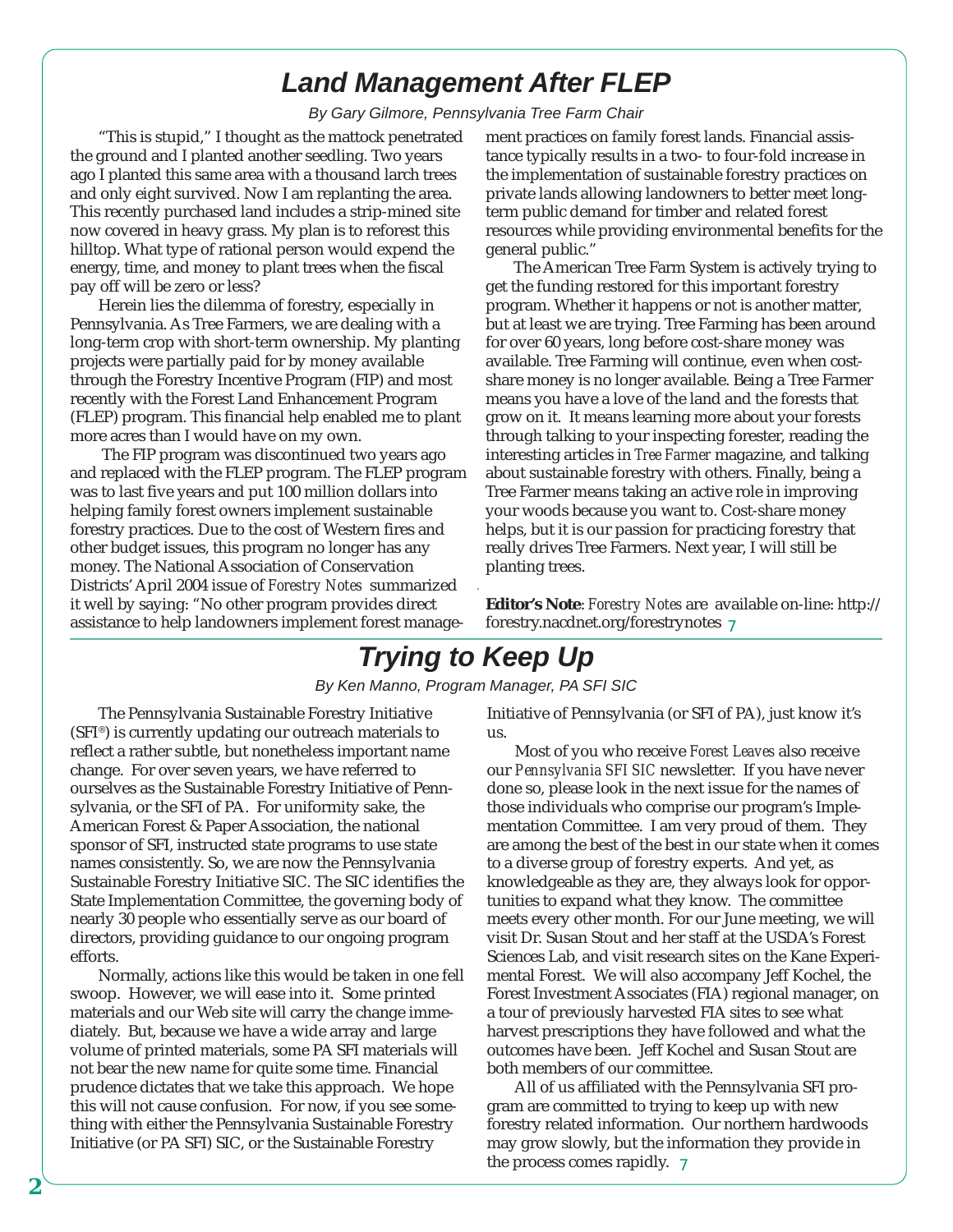# **Forest Stewardship VIP Designs New Tree Shelters**

## By Elizabeth Webster, Forest Leaves

VIP Jim Walizer proves that big accomplishments often start in one's own backyard. Walizer's recent innovations with tree tubes have even convinced a few skeptics that his system can help hardwoods grow stronger and faster. Walizer has named his invention the Tree Incubation and Protection (TIP) system. He says, "It retains the advantages of the tree tube and eliminates many of the problems."

The TIP system includes a 16-inch plastic tube combined with a four-foot-high plastic fence with twoinch grids. The new shelters are not yet available on the market. According to Walizer, the TIP system retains the positive greenhouse effect created by the plastic tubing, yet by allowing ventilation, it prevents the seedling from overheating, and helps it to become stable against the wind. Like many common tree tubes, it also protects against animal browse.

Walizer began experimenting with tree tubes two years ago in an effort to grow chestnut seedlings in his backyard. After discovering a chestnut stand on his great-grandfather's farm, Walizer became fascinated with achieving optimal growth characteristics of the plant. Among other experiments, he tested different types of tree tubes. Last year, he presented his findings at The American Chestnut Foundation Annual Meeting and generated a lot of interest.

Penn State Extension Educator Dave Jackson is working with Walizer to compare the TIP system with other tree protection systems. In field trials with 75 red oak seedlings provided by the Bureau of Forestry, Jackson will use five types of tree shelters to observe how different shelter heights affect seedling growth and survival. Jackson says, "We're testing Jim's theory that we can maintain the positive greenhouse effect with a short tube and still protect the seedlings from browsing." Walizer is waiting to see if Jackson's experiment

confirms the results of his preliminary findings. In his own words, "We've had some luck with them, and we think they're going to be the next big thing."  $\rightarrow$ 



## **Forest Leaves Online**

- To receive the *Forest Leaves* newsletter by e-mail, send a message to RNRext@psu.edu
- To access current and archived issues on the Internet, visit http://rnrext.cas.psu.edu/forest\_leaves.htm

## **Three Service Foresters Retire This Summer**

By Jim Stiehler, Pennsylvania Bureau of Forestry Stewardship Coordinator

Craig Keeran of Adams and York Counties was the first to announce his retirement. Craig began his career with the Bureau of Forestry in 1969. Before moving to a satellite office at Codoris State Park, Craig's first work assignment was timber management forester in Renovo. Craig retired with 35 years of service.

Bruce Kile, who also began his career with the Bureau in 1969, has been the service forester in Franklin and Cumberland Counties. Bruce retired with 35 years of service.

 Paul Whipkey of Fayette County began his career with the Bureau in 1972 in Elk State Forest. In 1973, Paul transferred to District 4, Fayette County. Paul retired with 32 years of service. These three service foresters will be greatly missed. We wish them well in their retirements. 7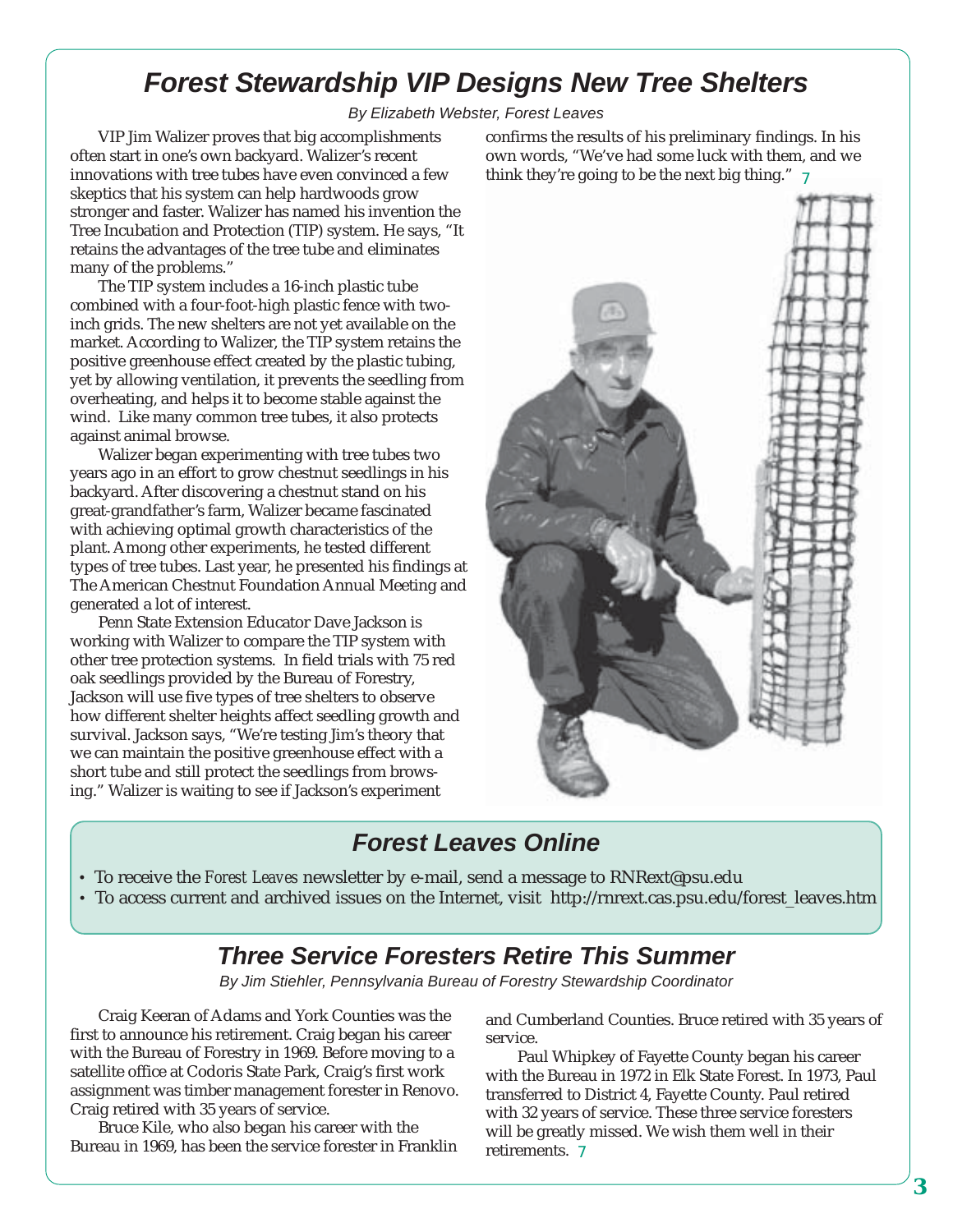# **Tom Fitzgerald Named 2004 Service Forester of the Year**

By Elizabeth Webster and Rance Scott Harmon, Penn State School of Forest Resources Extension

Pennsylvania State Forester James Grace recently presented Tom Fitzgerald with a plaque recognizing Fitzgerald as the Service Forester of the Year for 2004. The plaque reads, "In recognition of outstanding and dedicated service in the advancement of sound forest management on private woodlands in the Forbes Forest District. Your professional skills, ability to communicate the forestry message, and dedicated service over 40 years have earned you the admiration of your colleagues and clients." Fitzgerald has served as a service forester in Westmoreland and Allegheny counties since 1973. For nine years before becoming a service forester, he worked as a management forester in Potter County.

At the Forbes Forest District office where Fitzgerald has worked for 31 years, his colleagues know him affectionately as "Fitzy." Donald Stiffler, assistant district forester says, "Tom's unique style and dedication to finding answers to even the most obscure forestry question puts him in a class of his own. When there's a question from the public that generates blank stares from the rest of us, a refrain will arise... 'That sounds like a Fitzy question!' Sure enough, if Tom doesn't already know the answer, he'll spend the time to research the answer, or to find the expert who does know it." Supervisor Ed Callahan agrees, "He's got an encyclopedic memory; he can recall things from forestry texts he read 40 years ago. And he knows how things have changed over the years." Callahan nominated Fitzgerald for the award.

 Private forest landowners have much to say about the helpful service Tom Fitzgerald has provided. Robert Ackerman, Forest Stewardship VIP and president of the Westmoreland Woodlands Improvement Association says, "I have known Tom since 1984 when I came back to my family farm from overseas. I had no forestry background, and Tom has been very helpful to me. He helped me get enrolled in the Forest Stewardship Program, and



*State Forester James Grace (left) and Tom Fitzgerald*

he helped me plant 15,000 seedlings. He deserves some recognition. He's done a lot of good for forestry in Westmoreland County."

Toni Rotondo, Allegheny County Forest Landowner, met Fitzgerald two years ago when he conducted a site survey of her property. "I've gone on many assessments with him," Rotondo says, "He taught me how to do a timber stand analysis and use a prism. He's very, very, good at what he does. He truly loves his job. He can see the forest through the trees, if you know what I mean. He can walk into the woods and tell you the life of the woods."

The Pennsylvania Bureau of Forestry employs service foresters to provide information and technical assistance to promote the sound management of Pennsylvania's private forestlands. Service foresters work in all 67 counties of the Commonwealth. A directory is available by contacting the Pennsylvania Forest Stewardship Program, 1-800-235-WISE or RNRext@psu.edu. 7

## **Free Software Illustrates Forest Management Options**

By Paul A. Roth, Penn State School of Forest Resources Extension Associate

In the past, to visualize the effects of management activities such as thinning, harvesting, or planting, woodland owners had to make field trips to demonstration forests. Today, new technology enables viewers to observe forest changes generated from data they collect on their own forestland. This interactive program, called the Stand Visualization System (SVS), allows users to view changes in species composition, height, and the distribution of trees before and after a harvest or planting.

Examples of these simulations are available on the Penn State Natural Resource Extension Web site (http:// RNRext.cas.psu.edu/). The United States Forest Service developed the software used to generate the visualizations. Also available at the site are several PowerPoint®

presentations that include SVS images and charts depicting output for Pennsylvania stands.

In March 2004, a group of stewardship VIP-Coverts volunteers completed a one-day training at Penn State on how to collect and enter data and generate stand visualizations. SVS users may also train themselves using the step-by-step training manual on the Web site. We encourage you to investigate the site and try using the programs and simulations. Once at the Cooperative Extension Web site click on the "Publications" tab, then on "Forest Visualization Software." We hope you find the software and site useful. If you have any comments or questions about the images or software, please contact Paul Roth at par169@psu.edu or 1-800-235-WISE. 7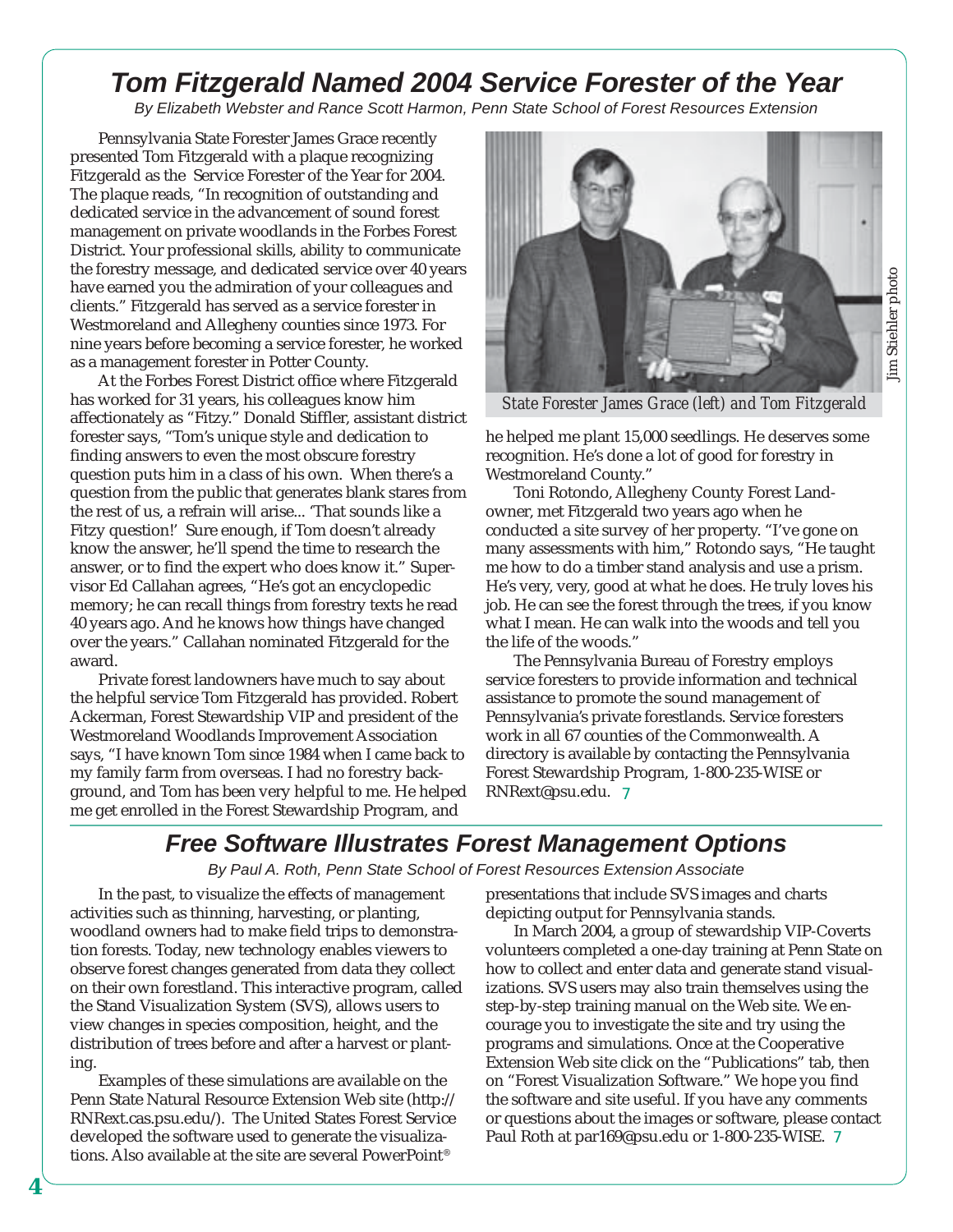

# **Brush Piles**



## **A Challenge for Foresters**

By Stephen E. Jaquith, CF, ACF

In "Signing Off," in the Spring 2004 issue of *Forest Leaves*, Ken Manno attempted to expand and improve upon a suggestion that I made to a gathering of foresters earlier this year. Ken erred a bit in his paraphrase of my words, as might be expected when selecting from an hour-long presentation. The difference between what I said and what Ken heard is important.

The title of my talk was "A Modest Proposal for the Forestry Profession." My comments were for foresters who find themselves working with landowners who want to maximize short-term income rather than manage their forest resources for long-term benefits. Despite our best efforts to persuade landowners to practice better forestry, some choose a different treatment. My focus was on how a forester can meet one's professional responsibility in such cases.

One option, of course, is for the forester to decline participation in any treatment that would result in resource depletion. Sometimes, this is the best choice. In other situations, it would be impractical, inadvisable, or both. Another option would be to continue working to improve the outcome. In my talk, I suggested that foresters have a professional responsibility to clearly inform such landowners about the expected results of ill-advised timber harvesting, and that this advice should be documented either in the service agreement (for consulting foresters) or

the newly available light on the forest floor. A number of factors can add to the competitors' success: the seeds are of low mast value, few wildlife species browse the seedlings, and/or they are prolific seed producers.

Red maple and black birch fit into the opening niches in our changing forest. Red maple produces lots of seed that matures in early summer when there are many other things to eat. Many of these seeds escape hungry wildlife. Black birch holds its seeds until winter, dispersing millions of them in the winter winds to drift across the snowcovered forest floor. You may have noticed the three-winged tiny pepper-like flakes on snow during your winter walks. The strategy of producing lots of seed that are either very small or abnormally timed is a good one. If you are a species that does reasonably well in partial shade (the type left by partial cutting or an insect outbreak) you can germinate and begin to grow, filling the spaces between higher crowns of your parents and other species.

Red maple and black birch are successful in part because few wildlife species seek out their seed, and because they have strategies for growing past browsing deer. When deer browse through a forest, they nibble, first this plant, and then the next. Black birch, because of its taste and perhaps other reasons, is not high on the deer browsin the purchase contract (for procurement foresters). Simply stating later, "The landowner made me do it," is not satisfactory.

Ken wrote that I had suggested having a form for landowners to sign who have high-graded their timber stands in spite of being counseled against it. That was not quite right. I was speaking to foresters about the integrity of our profession, not promoting more paperwork.

As the program manager for the Sustainable Forestry Initiative of Pennsylvania, Ken is naturally interested in developing new tools for better forestry. In his article, Ken described a suggestion of his own: "a form that must be signed by all the parties associated with the harvest—the landowner, the forester, the wood buyer/sawmill, and the logger." I do not support this idea, for several reasons. Among these are privacy concerns and the desire to protect information about my clients' business affairs and personal circumstances.

A decision to high-grade may be just as disheartening for the landowner as it is for the forester, and it may reflect circumstances of overriding importance to the landowner's family. A forester's role includes making sure that the landowner's decision is based on adequate information, but ultimately, the landowner chooses how to proceed. My "modest proposal" is indeed modest, and it certainly is not meant to address the complex issue of reducing the degradation of Pennsylvania's forests. For that, we have various organizations, programs, and publications, as well as the daily work of many foresters and allied professionals. The forestry profession should stand for good forestry, and my suggestion is meant to help foresters reach that goal even when our advice is not followed. 7

## *Common Trees, Continued from Page 1*

ing preference list. So, it survives. Red maple is not high on the list either. Moreover, it grows rapidly as a sprout, often extending past the deer's reach in only a few years. In addition to these advantages both species seed at a young age, fire seldom occurs in our forests today, and harvesting often focuses on other species. It is easy to see why red maple and black birch are the two most common tree species in the state.

When you are in your woods, think about what species are starting to grow. If you are planning to cut your woods, think about what species you are leaving for a seed source, and take some time to see what is growing in the understory. The decisions we make today leave a legacy for tomorrow.

## **Editor's Note:**

To receive a copy of the *Annual Inventory Report for Pennsylvania's Forests: Results from the First Three Years* on which the graph and data in this article are based, contact USDA Forest Service Publications Distribution: 359 Main Road, Delaware, OH 43015-8640 (740-368-0127), e-mail ne\_pubs@fs.fed.us, or visit the "Publications and Products" link at www.fs.fed.us/ne 7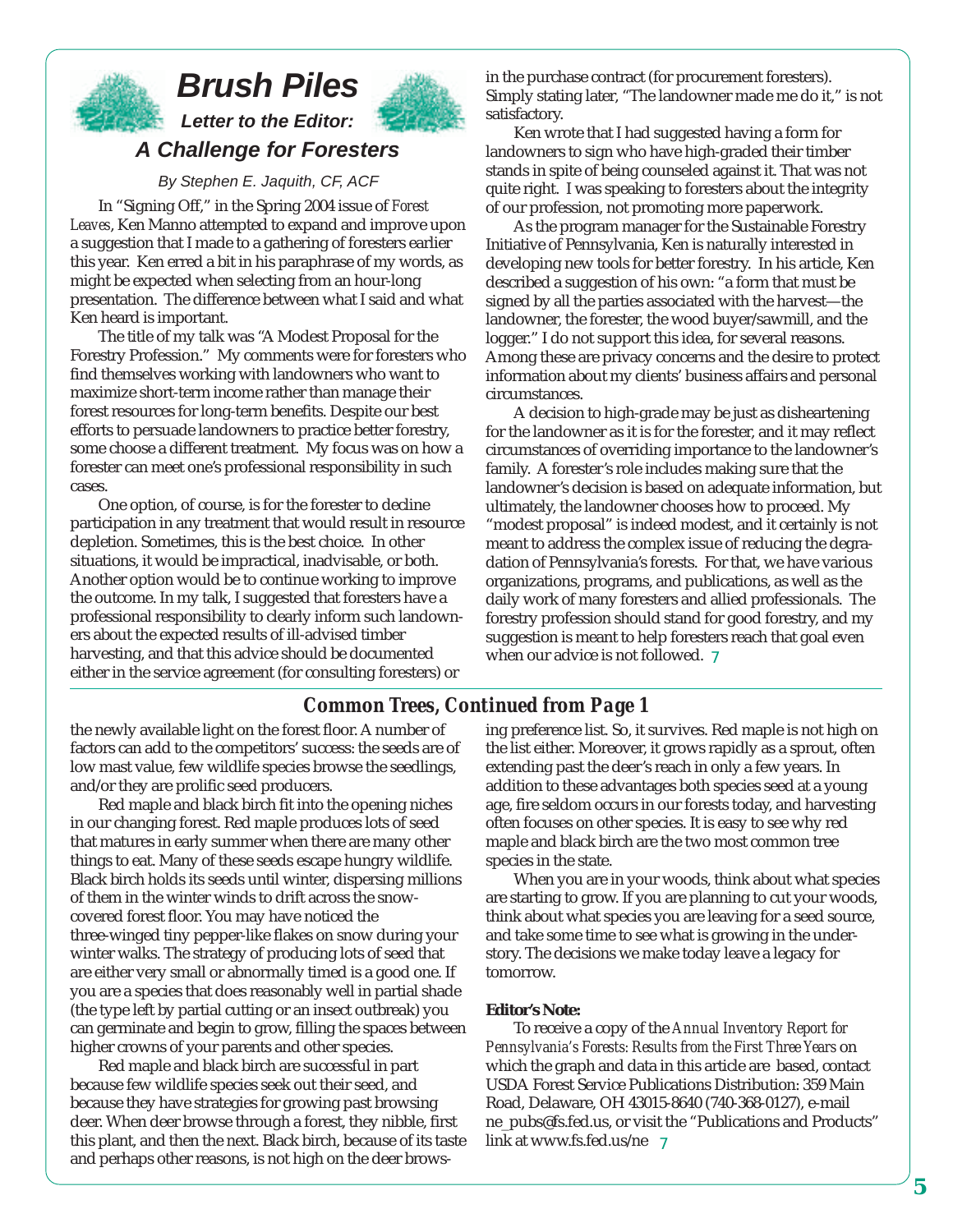

# **Forest Leaves Calendar**

Saturday, July 17. Managing Wooded Riparian Buffers along Lakes, Ponds, and Streams. Mt. Pisgah State Park. 10 a.m. **2**

Saturday, July 17. North Central Forest Landowners Association Picnic. Contact Larry Shultz, 717-484-2239.

Saturday, July 17. Herbicide Workshop. Coaldale, (Bedford County). 10 a.m. **3**

Thursday, July 22. Wildflowers of Pennsylvania. United Church of Christ, Ebensburg. 7 p.m. Contact Mike Wolf, 814-472-7986 or mtw107@psu.edu

Thursday through Sunday, July 29 to August 1. Ruffed Grouse Summer Youth Camp. For ages 12 to 16. Stone Valley Recreation Area, (Huntingdon County). Contact Mark Banker, 814-867-7946 or rgsbank@lazerlink.com

Saturday, July 31. Using a Map and Compass. Riverside Park, Loyalsock Township, (Northumberland Co.) 10 a.m. to noon. **4**

Saturday, July 31. Fire Prevention for Homes in Wooded Lots. Laurel Highlands Forest Landowners' Association. Somerset County. Contact Carl Campbell, 724-593-9441.

Saturday through Wednesday, August 7 to 11. International Society of Arboriculture International Conference and Trade Show. Pittsburgh Westin Hotel and Convention Center. Contact Bill Elmendorf, 814-863-7941 or wfe1@psu.edu

Saturday, August 14. Summer Tour. Pawlosky's Lumber and Milling Plant in Washington County. **5**

Tuesday through Thursday, August 17 to 19. Ag Progress Days. Rock Springs (Centre County). Free admission and parking. http://apd.cas.psu.edu. Contact 814-865-2081.

Saturday, August 21. Wild Turkey Woodlands. Dave Schreffler's property, Everett (Bedford County). **3**

Wednesday and Thursday, August 25 and 26. Ruffed Grouse Workshop. National Conservation Training Center, Shepherdstown, WV. http://www.training.fws.gov/ Contact Gary Norman, normang@dgif.state.va.us

Wednesday, September 8. Visualizing Your Forest: Simulating Forest Management Decisions and Their Impacts. 7 p.m. **5**

Saturday, September 11. Applied Forest Management Decisions. Arlyn Perkey's Tree Farm and Stewardship Forest in West Greene County. Meet at noon. **5**

Sunday, September 12. Developing a Management Plan for Your Woodlands. Central Susquehanna Woodland Owners Association. Contact Fred or Kathy Fries, 570-784-8490.

Monday, September 13. Game of Logging 1. Ricketts Glen State Park, Luzerne County. **6**

Tuesday, September 14. Game of Logging 2. Ricketts Glen State Park, Luzerne County. **6**

Wednesday, September 15. Game of Logging 3. Ricketts Glen State Park, Luzerne County. **6**

Thursday, September 16 Game of Logging 4. Ricketts Glen State Park, Luzerne County. **6**

Thursday, September 16. Business Management. Dwight Lewis Lumber Co., Sullivan County. **6**

Thursday, September 16. GPS For Forest Management. Craftmaster Manufacturing Inc., Towanda, Bradford County. **6**

Saturday, September 18. Annual Bus Trip. Sapsucker Woods, Cornell University. **2**

Saturday, September 25. Third Annual Central Pennsylvania Woodlot Management Workshop: Managing for Woodland Birds. Scotia Range, State Game Lands #176 (Centre County). Contact Dave Jackson, Penn State Cooperative Extension-Centre County, 814-355-4897.

Saturday, September 25. Woods Walk. Dick Thorr's woods near Edinboro, (Erie County). 9 a.m. **1**

Saturday, September 25. Forest Soils and Identifying Stands Mini-Conference. World's End State Park, Forksville. 10:00 a.m. to 2:30 p.m. **4**

Thursday, September 30. Game of Logging 1. Pine Creek Lumber, Mill Hall, Clinton County. **6**

Thursday, September 30. GPS For Forest Management. Cabela's Restaurant, Hamburg, Berks County. **6**

Saturday, October 9. Picnic Pig Roast. Southwestern PA Woodland Owners Association. John Burnham's Tree Farm and Stewardship Forest in South Washington County. 3 p.m. **5**

Monday, October 11. History of the Northwest Pennsylvania Woods. Spartansburg Elementary School. 7 p.m. **1**

**1** Northwest Pennsylvania Woodlands Association. Contact Pete Kost, 814-337-5678, or http://nwpwa.Allegheny.edu

**2** Bradford-Sullivan Forest Landowners' Association. Contact Bruce Chase, 570-363-2388 or thebsfla@yahoo.com

**3** Woodland Owners of the Southern Alleghenies. Contact Dave Scamardella, Service Forester, 717-485-3148.

**4** Contact Robert Hansen, 570-265-2896 or rsh7@psu.edu

**5** Southwestern Pennsylvania Woodland Owners Association. Free and open to the public. Contact Bill Wentzel, 724-627-6624. Meet at Building 10, Greene County Fairgrounds in Waynesburg.

**6** TRAINING COURSES sponsored by the Pennsylvania Sustainable Forestry Initiative SIC: 814-867-9299, 1-888-734-9366, or sfi@penn.com (SAF CFE credit available for most courses.)

**Next deadline: Sept. 1 for events between Oct. 12 and Jan. 15**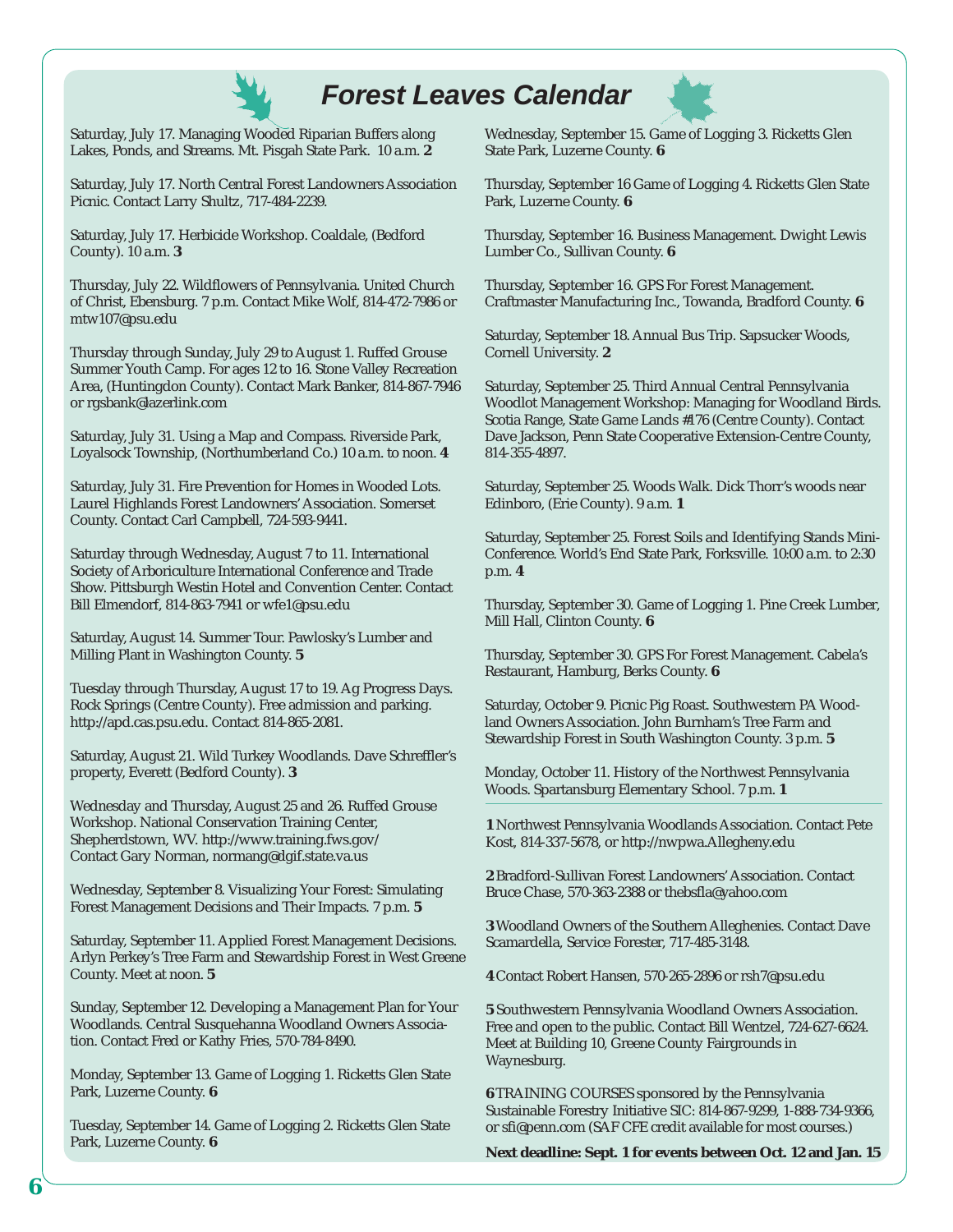## **PFA President's Message**

By Lloyd R. Casey

During this past year, there has been a lot of discussion about amending the laws that pertain to threatened and endangered species. We all have heard stories about the spotted owl out West, and the snail darter in Tennessee. To date, the Endangered Species Act has had very little impact on timber harvesting here in Pennsylvania. But, times may change. If we are not active, others whose agendas include restricting legitimate timber harvesting will be.

Some landowners are under the impression that they cannot be prosecuted as long as they are ignorant of endangered species residing on their property. Ignorance of the law is no defense. It is better to be informed and prepared to deal with the situation. Most regulators are reasonable in their approach, however, once damage to the habitat is done, the courts may be hard to deal with. PFA is monitoring the situation and is in contact with our legislators, but the name of the game is numbers. Every member is an additional voice for the reasonable approach in protecting our endangered species.

The Pennsylvania Game Commission currently reports 14 endangered birds and mammals, and the Pennsylvania Fish and Boat Commission reports 31 endangered fish and 6 endangered reptiles and amphibians. Many other Pennsylvania species are listed as threatened. To learn about these species and their habitat requirements visit http://sites.state.pa.us/ PA\_Exec/PGC/endangered

and, http://www.fish.state.pa.us

On another front, the Forest Land Enhancement Program (FLEP) is in trouble. We are about to lose the only program that provides direct assistance to private forest landowners for forest management practices. Two years ago, Congress established the program from non-appropriated funds, non-tax dollars, for the purpose of assistance to forest owners in the establishment of forest practices on their land to ensure future supplies of forest resources.

Because of some in-house disagreements, the program has been scrapped by the administration. However, it will be taken up in the congressional budget discussions. Email seems to be the fastest way to contact your congressional members as all mail to Washington is slowed down by the long screening process. If you want to see FLEP continue, please contact the following U.S. Congressional delegates for Pennsylvania:

• The Honorable Don Sherwood, john.enright@mail.house.gov

• The Honorable John E. Peterson, available through his Web site, http://www.house.gov/johnpeterson

• The Honorable John P. Murtha, murtha@mail.house.gov

• The Honorable Arlen Spector, senator\_spector@spector.senate.gov

• The Honorable Rick Santorum, senator@santorum.senate.gov

It would also be appropriate to contact your own local representatives about this issue. 7

## *Book Review, Continued from Page 8*

Morsbach told *Forest Leaves*, "It has always appeared strange to me that with 10 million small woodland owners, the market for a book on forestry is so small." Most publishers are not eager to take on such books; however, there are a couple of comparable texts that bear mentioning: *Woodlot Management Handbook: Making the Most of Your Wooded Property for Conservation, Income, or Both* by Stewart Hilts, et al; and *Working with your Woodland: A Landowners Guide* by Mollie Beattie, et al.

Signed copies of *Common Sense Forestry* are available from the author at 5745 S. Harper Avenue, Chicago, IL 60637. Send a check for \$24 payable to Hans Morsbach. Find out more about the author and the book at http:// www.woodlandmanagement.com 7

#### **FOREST LEAVES—Summer 2004**

Editor: Rance Scott Harmon

Associate Editor: Elizabeth Webster

Copyrighted art is used with the permission of the illustrator/photographer. Individuals or organizations other than the Penn State College of Agricultural Sciences may not reproduce said art without the consent of the artist.

Calendar contributions and news items are welcome. Submissions for the next issue of Forest Leaves are due:

**September 1, 2004**

Printed on recycled paper.

#### **Forest Leaves Publication Partners include:**

### **• The Pennsylvania Forest Stewardship**

**Program**. Administered nationally by the USDA Forest Service under the direction of the PA Bureau of Forestry in conjunction with the Forest Stewardship Steering Committee and the Penn State Forest Resources Extension.

**• The Pennsylvania Tree Farm® Program** (www.treefarmsystem.org) Administered nationally by the American Tree Farm System® under the guidance of the American Forest Foundation.

**• The PennsylvaniaSustainable Forestry Initiative® SIC** (www.sfiofpa.org) Initiated nationally by the American Forest and Paper Association.

#### **• The Pennsylvania Forestry Association**

(http://pfa.cas.psu.edu/).

Publication is directed by representatives from the forest products industry, the Pennsylvania Bureau of Forestry, Penn State Forest Resources Extension, and private forest landowners.

This Publication is available in alternate format upon request.

The Pennsylvania State University is committed to the policy that all persons shall have equal access to programs, facilities, admission, and employment without regard to personal characteristics not related to ability, performance, or qualifications as determined by University policy or by state or federal authorities. It is the policy of the University to maintain an academic and work environment free of discrimination, including harassment. The Pennsylvania State University prohibits discrimination and harassment against any person because of age, ancestry, color, disability or handicap, national origin, race, religious creed, sex, sexual orientation, or veteran status. Discrimination or harassment against faculty, staff, or students will not be tolerated at The Pennsylvania State University. Direct all inquiries regarding the nondiscrimination policy to the Affirmative Action Director, The Pennsylvania State University, 201 Willard Building, University Park, PA 16802-2801, Tel 814-865-4700/V, 814- 863-1150/TTY.